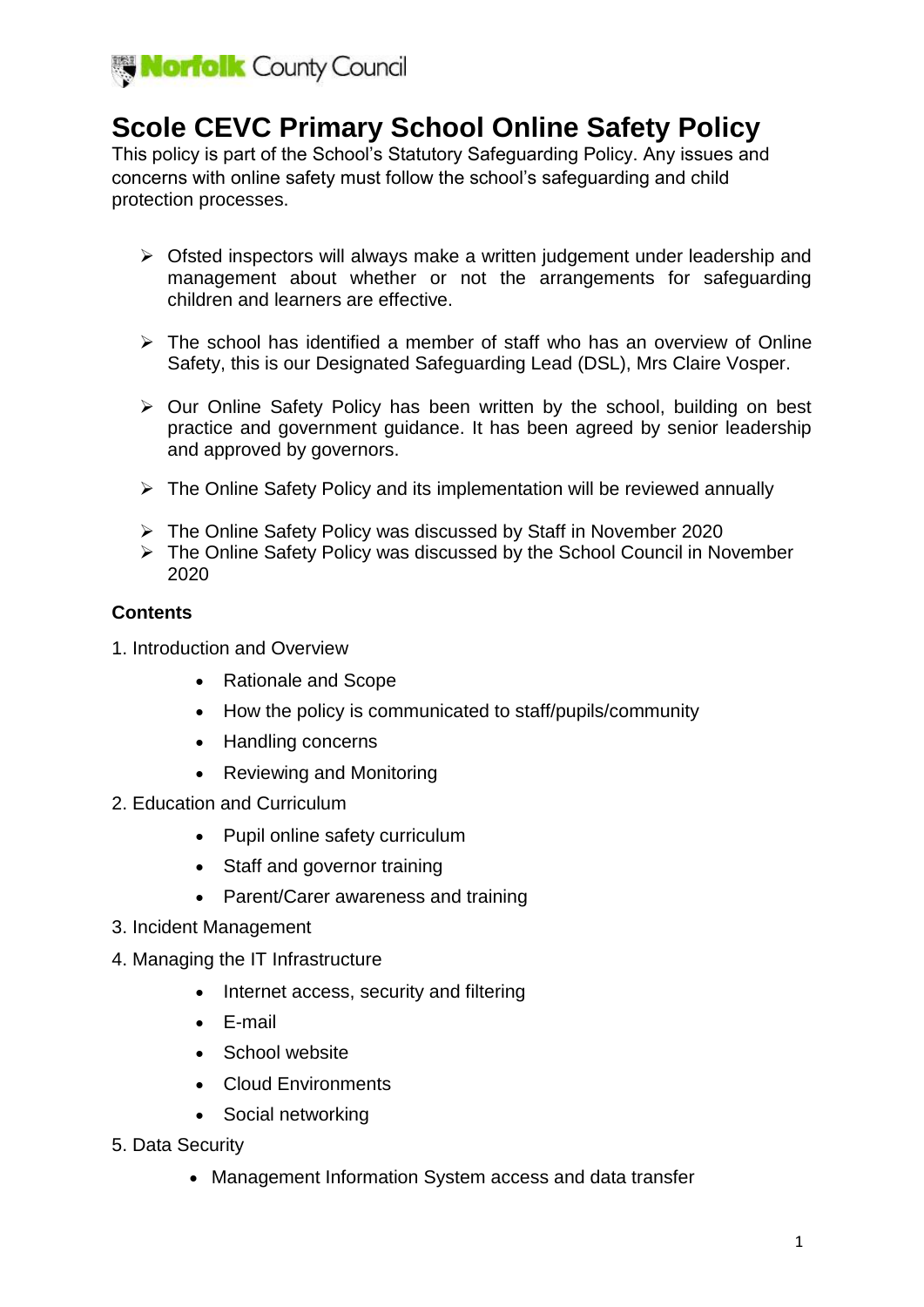

# 6. Equipment and Digital Content

- Bring Your Own Device Guidance for Staff and Pupils
- Digital images and video

Guidance and Example documents (separate documents):

Legal Framework

Example Pupil ICT Code of conduct

Example Staff, Governor, Visitor ICT Code of conduct

Example Parental/Carer Permission: Use of digital images – photography and video

Example Parent/Carer ICT Code of Conduct agreement form (Feb 2016)

Guidance for schools: Parents & Carers use of photography and filming at school events

Guidance on the use of CCTV in schools including the Use of Fixed Video Cameras in the Classroom

# **Rationale**

#### **The purpose of this policy is to:**

- Set out the key principles expected of all members of the school community at Scole CEVC Primary with respect to the use of technologies.
- Safeguard and protect the children and staff.
- Assist school staff working with children to work safely and responsibly with technologies and to monitor their own standards and practice.
- Set clear expectations of behaviour and/or codes of practice relevant to responsible use of technologies for educational, personal or recreational use for the whole school community.
- Have clear structures to deal with online abuse such as online bullying [noting that these need to be cross referenced with other school policies].
- Ensure that all members of the school community are aware that unlawful or unsafe behaviour is unacceptable and that, where appropriate, disciplinary or legal action will be taken.
- Minimise the risk of misplaced or malicious allegations made against adults who work with students.

#### **The main areas of risk for our school community can be summarised as follows:**

## **Content**

Exposure to inappropriate content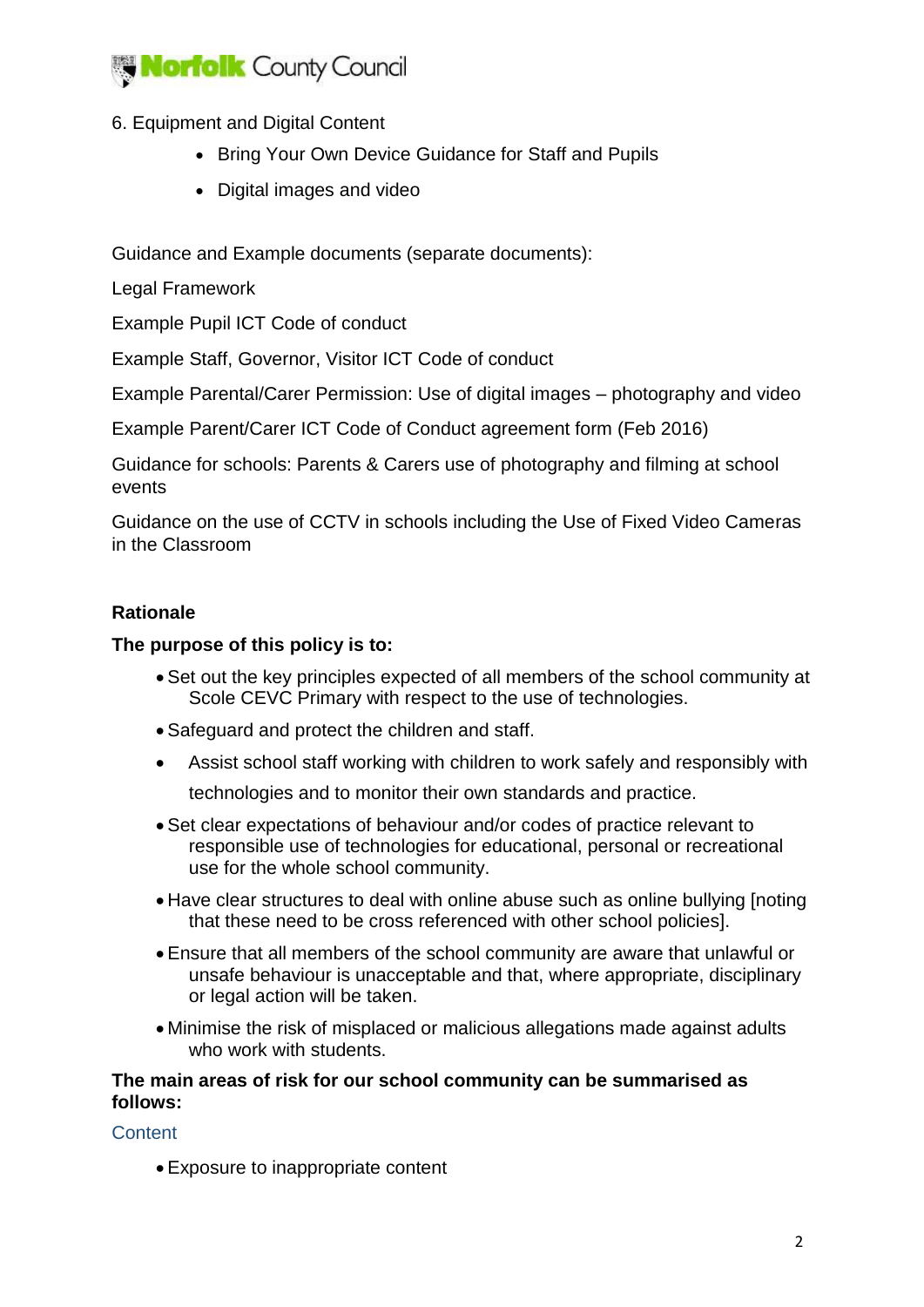# **Norfolk County Council**

- Lifestyle websites promoting harmful behaviours
- Hate content
- Content validation: how to check authenticity and accuracy of online content

#### **Contact**

- Grooming (sexual exploitation, radicalisation etc.)
- Online bullying in all forms
- Social or commercial identity theft, including passwords

## **Conduct**

- Aggressive behaviours (bullying)
- Privacy issues, including disclosure of personal information
- Digital footprint and online reputation
- Health and well-being (amount of time spent online, gambling, body image)
- Sexting
- Copyright (little care or consideration for intellectual property and ownership)

## **Scope**

This policy applies to all members of Scole CEVC Primary community (including staff, pupils, volunteers, parents/carers, visitors, community users) who have access to and are users of school technologies, both in and out of Scole CEVC Primary

# **Communication**

The policy will be communicated to staff/pupils/community in the following ways:

- Policy to be posted on the school website and displayed in the staffroom. Details of the link to the school website will also be displayed on the Safety display in the corridor.
- Policy to be part of school induction pack for new staff, including information and guidance where appropriate
- All staff must read the 'Staff Code of Conduct' and read and sign the Acceptable Use Policy (AUP) before using any school technology resource
- There will be regular updates and training on online safety for all staff, including any revisions to the policy
- ICT Code of Conduct (previously referred to the Acceptable Use Policy (AUP)) to be discussed with staff and pupils at the start of each year. ICT Code of Conduct to be issued to the whole school community, on entry to the school.

# **Handling Concerns**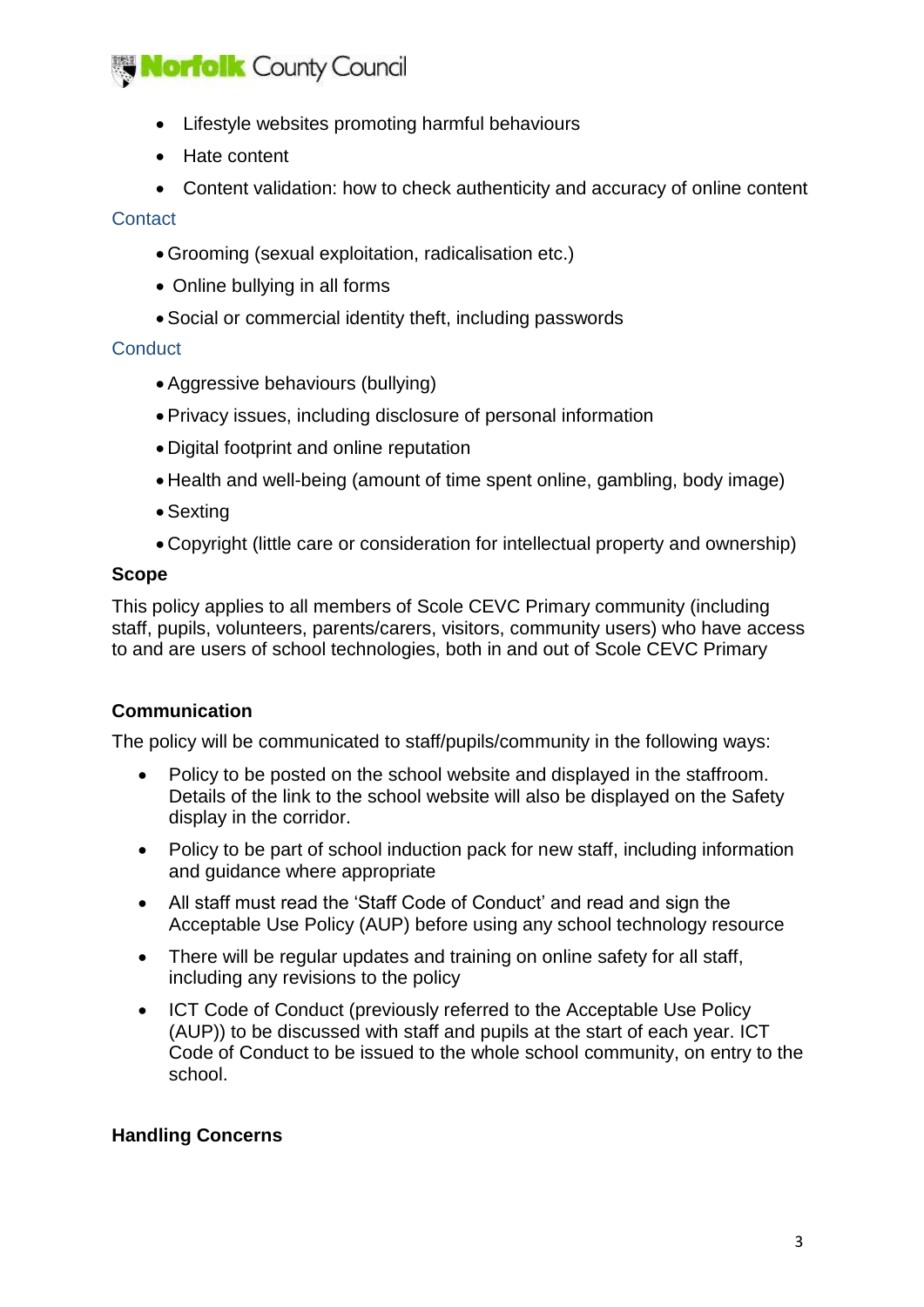

- The school will take all reasonable precautions to ensure online safety is in line with current guidance from the Department for Education (DfE)
- Staff and pupils are given information about infringements in use and possible sanctions.
- Designated Safeguarding Lead (DSL) acts as first point of contact for any safeguarding incident whether involving technologies or not.
- Any concern about staff misuse is always referred directly to the Headteacher, unless the concern is about the Headteacher in which case the concern is referred to the Chair of Governors

## **Review and Monitoring**

The Online Safety policy is referenced within other school policies (e.g. AUP, Safeguarding and Child Protection policy, Anti-Bullying policy, Staff Code of Conduct).

- The online safety policy will be reviewed annually **or** when any significant changes occur with regard to the technologies in use within the school
- There is widespread ownership of the policy and it has been agreed by the staff and approved by Governors. All amendments to the school online safety policy will be disseminated to all members of staff and pupils.

# **2. Education and Curriculum**

## **Pupil online safety curriculum**

This school:

- has a clear, progressive online safety education programme as part of the Computing and PSHE curriculum areas. This covers a range of skills and behaviours appropriate to their age and experience
- will remind students about their responsibilities through the pupil ICT Code of Conduct.
- ensures staff are aware of their responsibility to model safe and responsible behaviour in their own use of technology, e.g. use of passwords, logging-off, use of content, research skills, copyright
- ensures that staff and pupils understand issues around plagiarism; how to check copyright and also know that they must respect and acknowledge copyright/intellectual property rights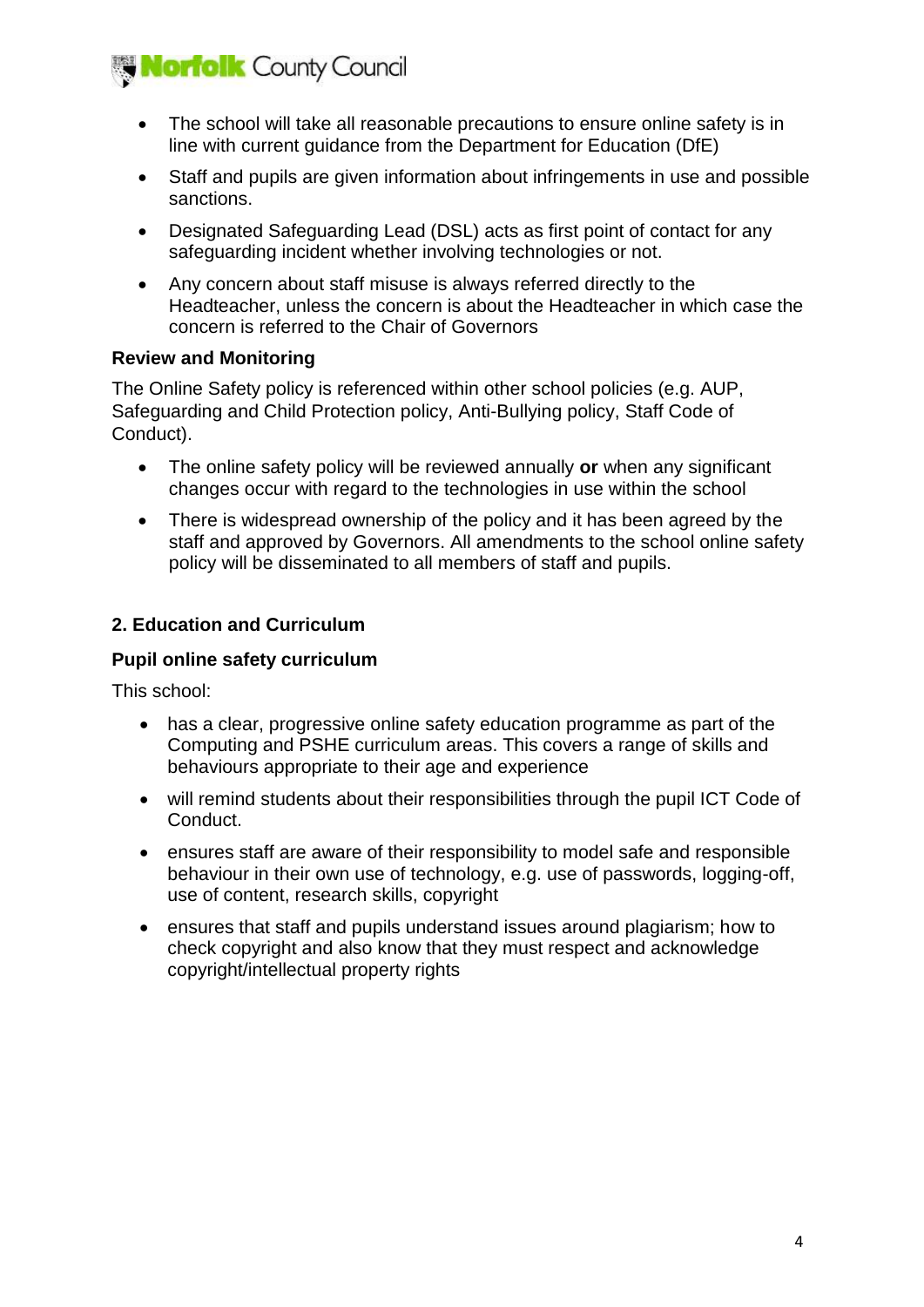

# **Staff and governor training**

This school:

- makes regular up to date training available to staff on online safety issues and the school's online safety education program
- provides, as part of the induction process, all staff [including those on university/college placement and work experience] with information and guidance on the Online Safety Policy and the school's ICT Code of Conduct.

#### **Parent/Carer awareness and training**

This school:

- provides information for parents/carers for online safety on the school website
- provides induction for parents which includes online safety
- runs a rolling programme of online safety advice, guidance and training for parents
- parents/carers are issued with up to date guidance on an annual basis

#### **3. Incident management**

In this school:

- there is strict monitoring and application of the online safety policy, including the AUP and a differentiated and appropriate range of sanctions.
- support is actively sought from other agencies as needed (i.e. the local authority, [UK Safer Internet Centre helpline,](http://www.saferinternet.org.uk/about/helpline) [CEOP,](https://www.ceop.police.uk/) Police, [Internet Watch](https://www.iwf.org.uk/)  [Foundation\)](https://www.iwf.org.uk/) in dealing with online safety issues
- monitoring and reporting of online safety incidents takes place and contribute to developments in policy and practice in online safety within the school
- parents/carers are specifically informed of online safety incidents involving young people for whom they are responsible
- the Police will be contacted if one of our staff or pupils receives online communication that we consider is particularly disturbing or breaks the law
- we will immediately refer any suspected illegal material to the appropriate authorities – i.e. Police, Internet Watch Foundation and inform the LA

## **4. Managing IT and Communication System**

## **Internet access, security and filtering**

In this school:

 we follow guidelines issued by the Department for Education to ensure that we comply with minimum requirements for filtered broadband provision

The Education Network (NEN) has produced a [school e-security checklist,](http://www.nen.gov.uk/school-e-security-checklist/) setting out 20 e-security controls that, if implemented effectively, will help to ensure that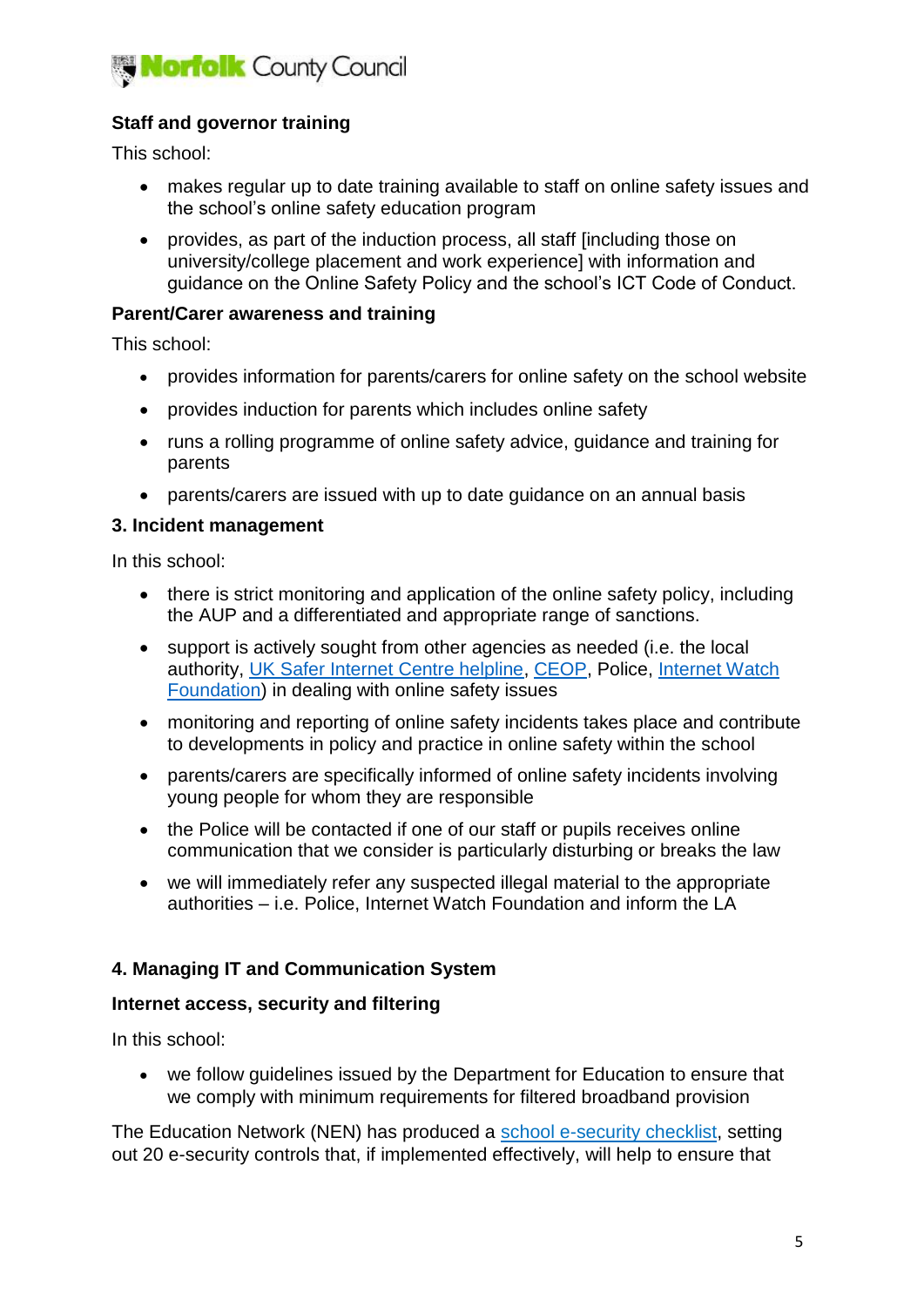

school networks are kept secure and protected from internal and external threats. See Appendix 1

# **E-mail**

# **This school**

- Provides staff with an email account for their professional use, nsix.org.uk and makes clear personal email should be through a separate account
- We use anonymous e-mail addresses, for example head@, office@
- Will contact the Police if one of our staff or pupils receives an e-mail that we consider is particularly disturbing or breaks the law.
- Will ensure that email accounts are maintained and up to date

## Pupils email:

- We use school provisioned pupil email accounts that can be audited
- Pupils are taught about the online safety and 'netiquette' of using e-mail both in school and at home.

## Staff email:

- Staff will use LA provisioned e-mail systems for professional purposes
- Access in school to external personal e mail accounts may be blocked
- Never use email to transfer staff or pupil personal data unless it is protected with secure encryption. 'Protect-level' data should never be transferred by email. If there is no secure file transfer solution available for the situation, then the data / file must be protected with security encryption.

## **School website**

- The school web site complies with statutory DfE requirements
- Most material is the school's own work; where other's work is published or linked to, we credit the sources used and state clearly the author's identity or status;
- Photographs of pupils published on the web do not have full names attached. We do not use pupils' names when saving images in the file names or in the tags when publishing to the school website;

# **Cloud Environments**

• The School will refer to the DfE guidance for Cloud Software Services and the [Data Protection Act](https://www.gov.uk/government/publications/cloud-software-services-and-the-data-protection-act) as appropriate.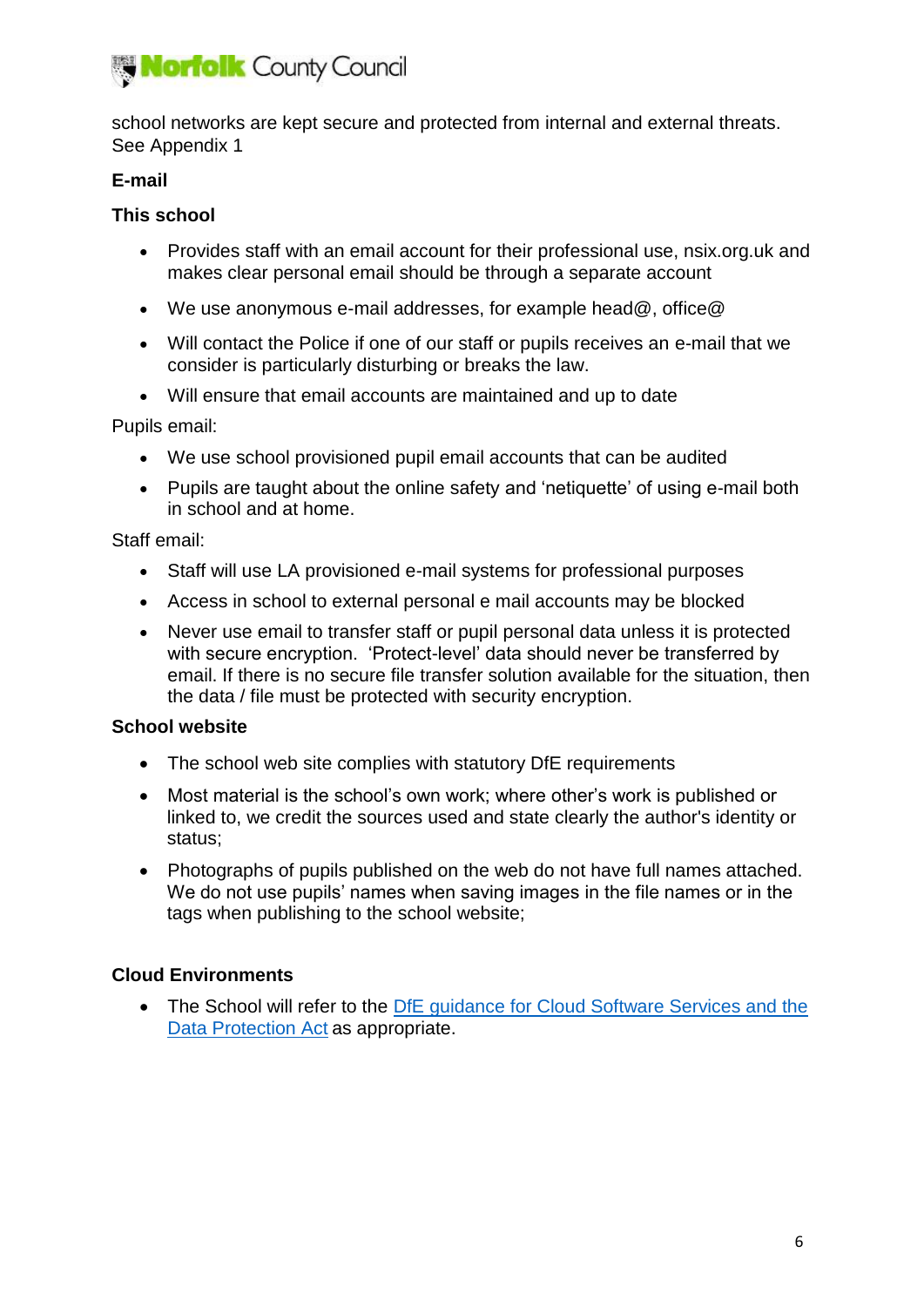

# **Social networking**

#### **Staff, Volunteers and Contractors**

- Staff are instructed to always keep professional and private communication separate.
- Teachers are instructed not to run social network spaces for student use on a personal basis or to open up their own spaces to their students, but to use the schools' preferred system for such communications.
- The use of any school approved social networking will adhere to ICT Code of Conduct.

#### **Pupils:**

- Are taught about social networking, acceptable behaviours and how to report misuse, intimidation or abuse through our online safety curriculum work.
- Pupils will be required to sign and follow our pupil ICT Code of Conduct

#### **Parents/Carers:**

 Parents/carers are reminded about social networking risks and protocols through our parental ICT Code of Conduct and additional communications materials when required.

## **5. Data Security**

#### **Management Information System access and data transfer**

- The School will use guidance from the [Information Commissioner's Office](https://ico.org.uk/for-organisations/education/) to ensure that we comply with our responsibilities to information rights in school
- The school will comply with General Data Protection Regulation May 2018

#### **6. Equipment and Digital Content**

#### **Bring Your Own Device Guidance for Staff and Pupils**

• The school will use guidance from The Education Network (NEN) around [Bring Your Own Device](http://www.nen.gov.uk/bring-your-own-device-byod/)

#### **Digital images and video**

In this school:

- We gain parental/carer permission for use of digital photographs or video involving their child as part of the school agreement form when their daughter/son joins the school (reviewed annually)
- We do not identify pupils in online photographic materials or include the full names of pupils in the credits of any published school produced video materials/DVDs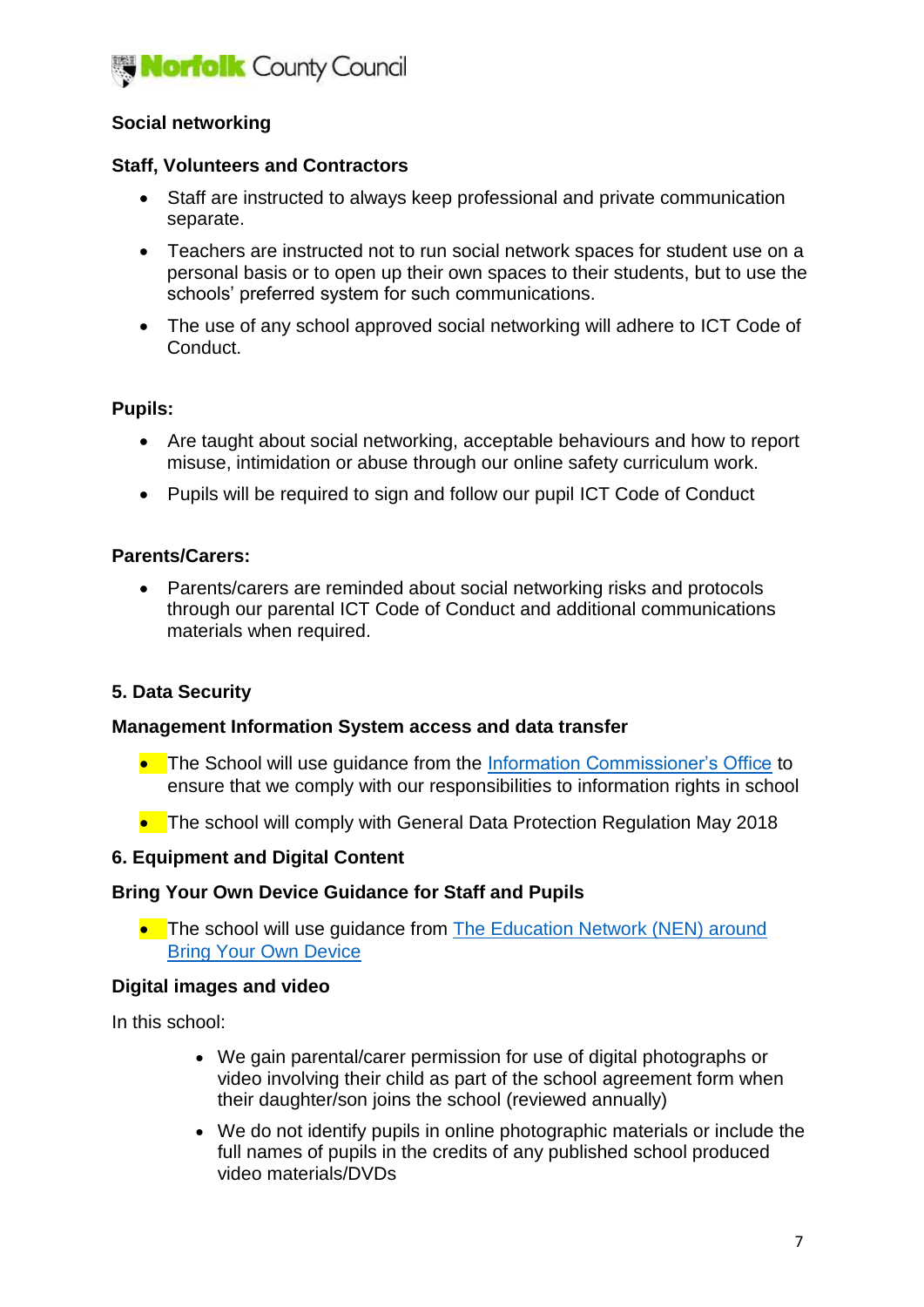

- Staff sign the school's AUP and this includes a clause on the use of personal mobile phones/personal equipment
- $\bullet$  If specific pupil photos (not group photos) are used on the school web site, in the prospectus or in other high profile publications the school will obtain individual parental or pupil permission for its long term, high profile use

## Appendix 1

The advice presented here is adapted from the Council on Cyber Security's Critical Security Controls document. The description of each control is accompanied by two sets of questions: one for school network managers and support staff, and one for head teachers and senior leadership teams. The former are concerned with operational matters, while the latter focus on policy, strategy and budgetary considerations.

An accompanying document, [10 steps to protect your school's network –](http://www.nen.gov.uk/10-steps-to-protect-your-schools-network-a-guide-for-school-leaders/) a guide for [school leaders,](http://www.nen.gov.uk/10-steps-to-protect-your-schools-network-a-guide-for-school-leaders/) provides a one page overview of these controls for school senior leadership teams.

Through answering the following questions, your school should be able to write a clear set of statements about how e-security is addressed for this policy.

| <b>Critical Security Control</b> |                                          | Questions for School Head Teachers, Senior Leaders     |
|----------------------------------|------------------------------------------|--------------------------------------------------------|
|                                  |                                          | and Governors                                          |
| 1.                               | Inventory of Authorized and              | Does your school's ICT Code of Conduct/acceptable      |
|                                  | Unauthorized Devices: Actively manage    | use policy (AUP) include provisions/instructions to    |
|                                  | (inventory, track, and correct) all      | ensure only authorised devices are connected to the    |
|                                  | hardware devices on the network so       | school's network? Yes                                  |
|                                  | that only authorized devices are given   |                                                        |
|                                  | access, and unauthorized and             |                                                        |
|                                  | unmanaged devices are found and          |                                                        |
|                                  | prevented from gaining access.           |                                                        |
| 2.                               | Inventory of Authorized and              | Does your school's ICT Code of Conduct/acceptable      |
|                                  | Unauthorized Software: Actively manage   | use policy (AUP) include provisions/instructions to    |
|                                  | (inventory, track, and correct) all      | ensure only authorised devices are connected to the    |
|                                  | software on the network so that only     | school's network? Yes                                  |
|                                  | authorized software is installed and can |                                                        |
|                                  | execute, and that unauthorized and       |                                                        |
|                                  | unmanaged software is found and          |                                                        |
|                                  | prevented from installation or           |                                                        |
|                                  | execution.                               |                                                        |
| 3.                               | Secure Configurations for Hardware and   | Does your school's ICT Code of Conduct/acceptable      |
|                                  | Software on Mobile Devices, Laptops,     | use policy (AUP) include clear provisions/instructions |
|                                  | Workstations, and Servers: Establish,    | warning users about tampering with secure              |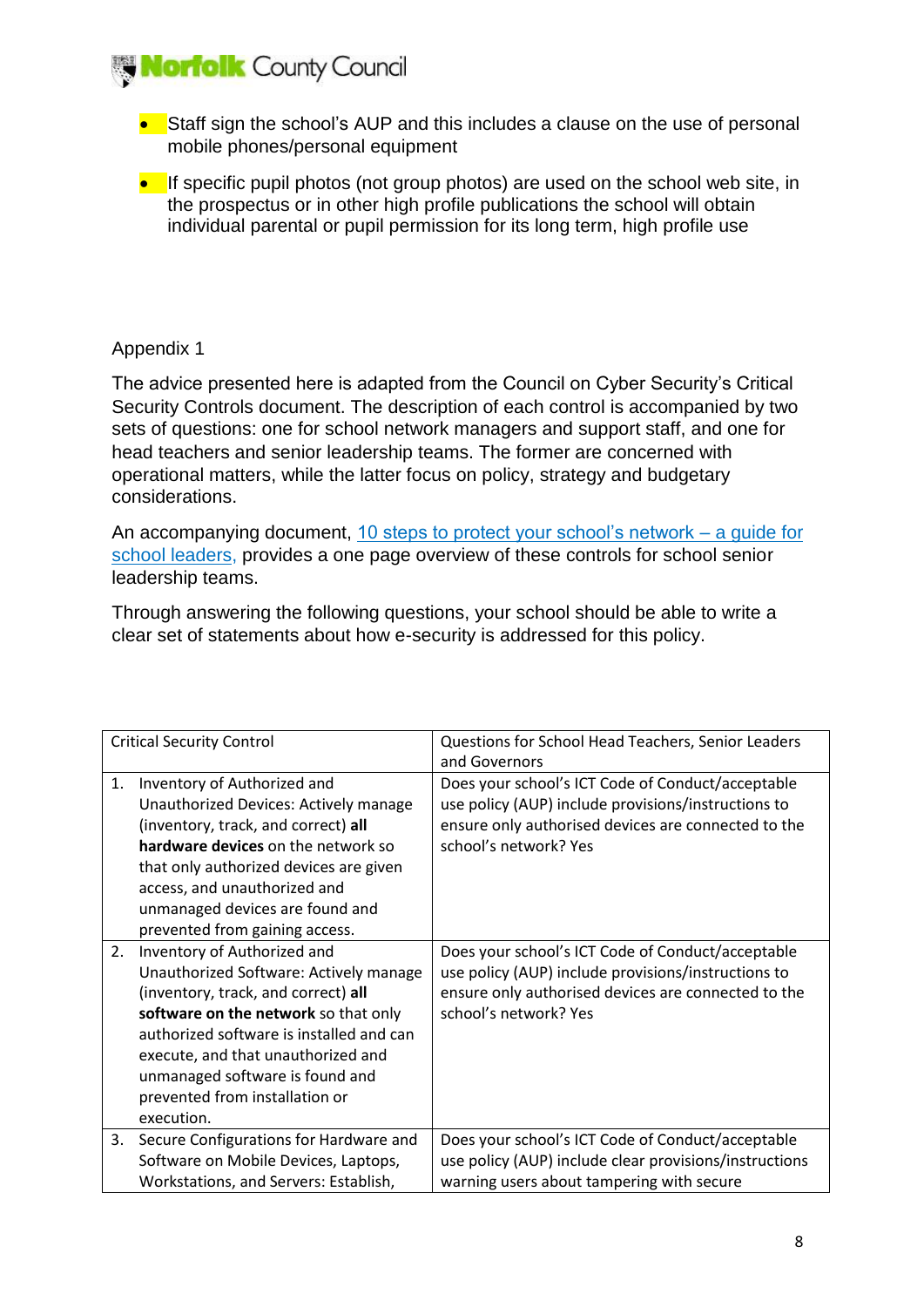

|    | implement, and actively manage (track,<br>report on, correct) the security<br>configuration of laptops, servers, and<br>workstations using a rigorous<br>configuration management and change<br>control process in order to prevent<br>attackers from exploiting vulnerable<br>services and settings.                                                                                                                                                           | configurations, with clear sanctions for any infraction?<br>Do you have visibility of likely costs to upgrade and<br>refresh hardware and software as necessary, and<br>when these costs are likely to be incurred (for<br>example, antivirus software subscriptions, firewall<br>support and maintenance services, dates for when<br>hardware/software will go "end of life" and need to be<br>replaced)? Yes                                                    |
|----|-----------------------------------------------------------------------------------------------------------------------------------------------------------------------------------------------------------------------------------------------------------------------------------------------------------------------------------------------------------------------------------------------------------------------------------------------------------------|-------------------------------------------------------------------------------------------------------------------------------------------------------------------------------------------------------------------------------------------------------------------------------------------------------------------------------------------------------------------------------------------------------------------------------------------------------------------|
| 4. | <b>Continuous Vulnerability Assessment</b><br>and Remediation: Continuously acquire,<br>assess, and take action on new<br>information in order to identify<br>vulnerabilities, remediate, and minimize<br>the window of opportunity for attackers.                                                                                                                                                                                                              | Do you have processes in place for regular review of e-<br>security functions and your IT acceptable use policies<br>to address new and emerging threats? Yes<br>How do you ensure staff and pupils receive<br>appropriate e-security advice and training?                                                                                                                                                                                                        |
| 5. | Malware Defences: Control the<br>installation, spread, and execution of<br>malicious code at multiple points in the<br>enterprise, while optimizing the use of<br>automation to enable rapid updating of<br>defence, data gathering, and corrective<br>action.                                                                                                                                                                                                  | How do you ensure that your ICT Code of<br>Conduct/acceptable use policy (AUP) are up to date to<br>minimise risks in this area? Through regular review.<br>What sanctions are applied for malicious use of school<br>IT services and systems? Covered by AUP                                                                                                                                                                                                     |
| 6. | Application Software Security: Manage<br>the security lifecycle of all in-house<br>developed and acquired software in<br>order to prevent, detect and correct<br>security weaknesses                                                                                                                                                                                                                                                                            | Do you have visibility of when significant upgrade and<br>renewal of software will be required, both in terms of<br>likely cost and ensuring service continuity? Yes<br>How do you ensure staff and pupils are trained in the<br>use of new software? AUP                                                                                                                                                                                                         |
| 7. | Wireless Access Control: The processes<br>and tools used to<br>track/control/prevent/correct the<br>security use of wireless local area<br>networks (LANS), access points, and<br>wireless client systems.                                                                                                                                                                                                                                                      | What is the school's policy on wireless access - do you<br>allow guest access, or access from staff- or pupil-<br>owned devices?<br>Does your ICT Code of Conduct/acceptable use policy<br>(AUP) appropriately encompass access from staff- or<br>pupil-owned devices if this is allowed?<br>Do your staff and pupils understand their obligations<br>and responsibilities in relation to using their own<br>devices in school, if they are allowed to do so? Yes |
| 8. | Data Recovery Capability: The processes<br>and tools used to back up critical<br>information properly with a proven<br>methodology for timely recovery.                                                                                                                                                                                                                                                                                                         | Does your school have an overarching disaster<br>recovery/business continuity plan?<br>If so, does this encompass restoration of IT facilities<br>and critical school data appropriately? Yes                                                                                                                                                                                                                                                                     |
| 9. | Security Skills Assessment and<br>Appropriate Training to Fill Gaps: For all<br>functional roles in the organization<br>(prioritizing those mission--critical to the<br>business and its security), identify the<br>specific knowledge, skills, and abilities<br>needed to support defence of the<br>enterprise; develop and execute an<br>integrated plan to assess, identify gaps,<br>and remediate through policy,<br>organizational planning, training, and | Does your school's overarching staff training and<br>development planning include provisions to ensure<br>that technical support staff can keep up to date with<br>e-security risks and best practices and that all teaching<br>and administrative personnel understand their own e-<br>security obligations and responsibilities? yes                                                                                                                            |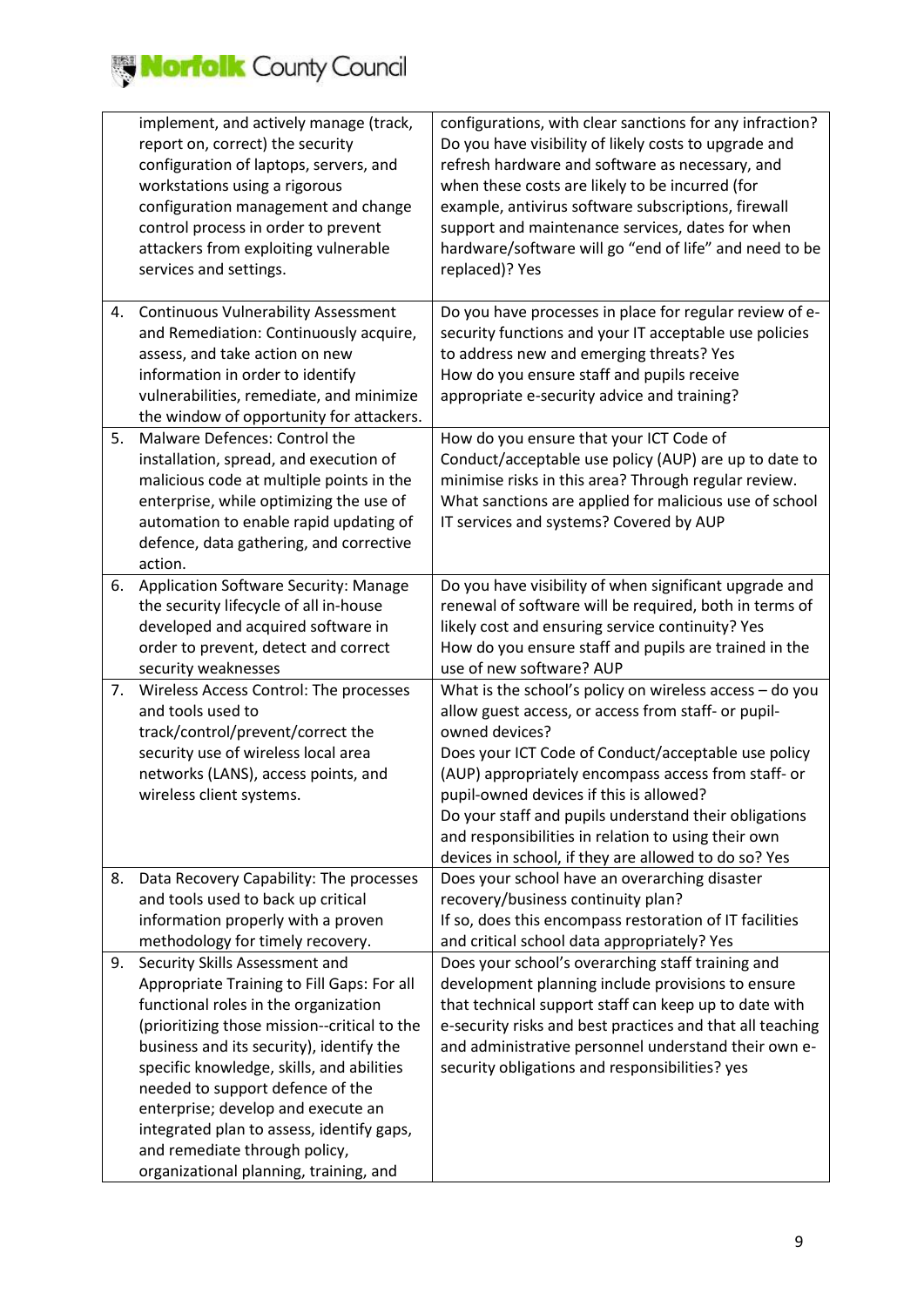| awareness programs.                          |                                                         |
|----------------------------------------------|---------------------------------------------------------|
| 10. Secure Configurations for Network        | Do you have visibility/awareness of when major          |
| Devices such as Firewalls, Routers, and      | changes and/or upgrades will need to be carried out,    |
| Switches: Establish, implement, and          | in terms of both likely cost/budgeting and maintaining  |
| actively manage (track, report on,           | service continuity? Yes                                 |
| correct) the security configuration of       |                                                         |
| network infrastructure devices using a       |                                                         |
| rigorous configuration management and        |                                                         |
| change control process in order to           |                                                         |
| prevent attackers from exploiting            |                                                         |
| vulnerable services and settings.            |                                                         |
| 11. Limitation and Control of Network Ports, | Do you have visibility of when major changes are likely |
| Protocols, and Services: Manage              | to be necessary?                                        |
| (track/control/correct) the ongoing          | Do you have effective processes for communicating       |
| operational use of ports, protocols, and     | changes, for example in relation to changing security   |
| services on networked devices in order       | settings to allow access to a new service or facility - |
| to minimize windows of vulnerability         | are appropriate risk assessment and management          |
| available to attackers.                      | processes in place and adhered to? Yes                  |
| 12. Controlled Use of Administrative         | Do you have effective strategies in place to ensure the |
| Privileges: The processes and tools used     | importance of administrator privileges are understood   |
| to track/control/prevent/correct the         | and respected?                                          |
| use, assignment, and configuration of        | Does your ICT Code of Conduct/acceptable use policy     |
| administrative privileges on computers,      | (AUP) require strong, complex passwords and regular     |
| networks, and applications.                  | password changes? Yes                                   |
|                                              |                                                         |
|                                              |                                                         |
| 13. Boundary Defence:                        | Do you employ any independent third party testing of    |
| Detect/prevent/correct the flow of           | your boundary defences to maintain their                |
| information transferring networks of         | effectiveness in the light of dynamic and emerging      |
| different trust levels with a focus on       | threats? Yes                                            |
| security-damaging data.                      |                                                         |
| 14. Maintenance, Monitoring, and Analysis    | How do you ensure that sufficient time is allocated to  |
| of Audit Logs: Collect, manage, and          | reviewing and acting upon the outputs from              |
| analyse audit logs of events that could      | monitoring and logging activities?                      |
| help detect, understand, or recover from     | Where do responsibilities for reviewing outputs from    |
| an attack.                                   | monitoring and logging reside?                          |
|                                              | What are your data retention policies, and where are    |
|                                              | they described?                                         |
| 15. Controlled Access Based on the Need to   | Does your ICT Code of Conduct/acceptable use policy     |
| Know: The processes and tools used to        | (AUP) differentiate between the obligations and         |
| track/control/prevent/correct secure         | responsibilities of different groups of users (teaching |
| access to critical assets (e.g.,             | staff, administrative/managerial staff, pupils,         |
| information, resources, systems)             | governors)?                                             |
| according to the formal determination of     | How do you communicate with and keep different          |
| which persons, computers, and                | user groups up to date with their obligations and       |
| applications have a need and right to        | responsibilities?                                       |
| access these critical assets based on an     |                                                         |
| approved classification.                     |                                                         |
| 16. Account Monitoring and                   | Do you undertake any monitoring of user accounts for    |
| Control: Actively manage the life-cycle of   | unusual usage?                                          |
| system and application accounts - their      | How do you communicate with, educate and inform         |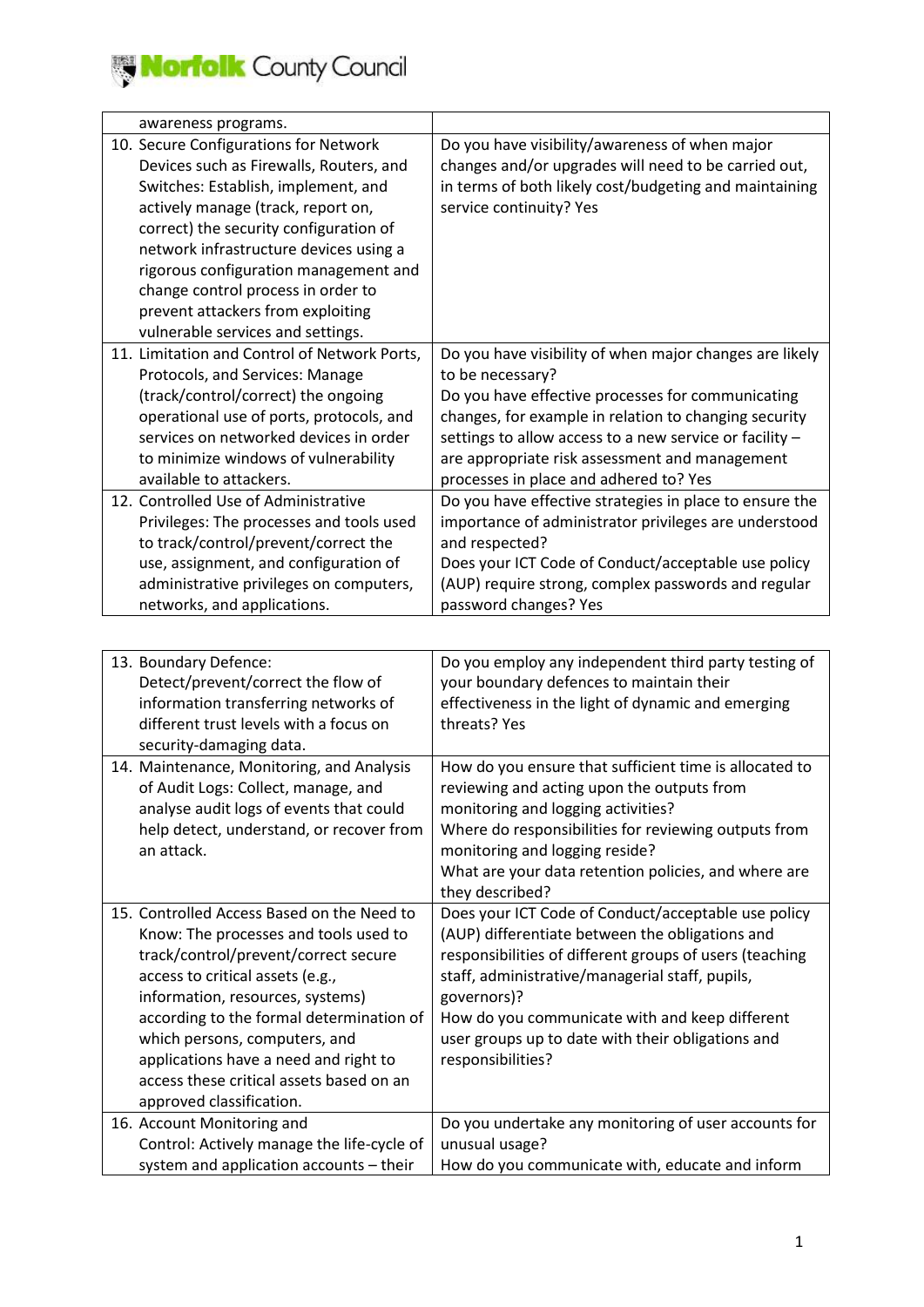

| creation, use, dormancy, deletion - in       | different user groups of their obligations and            |
|----------------------------------------------|-----------------------------------------------------------|
| order to minimize opportunities for          | responsibilities?                                         |
| attackers to leverage them.                  |                                                           |
| 17. Data Protection: The processes and tools | Are all staff and pupils aware of all their               |
| used to prevent data exfiltration,           | responsibilities and obligations in relation to sensitive |
| mitigate the effects of exfiltrated data,    | and personal data, particularly in the light of schools'  |
| and ensure the privacy and integrity of      | roles as data controllers under The Data Protection       |
| sensitive information (exfiltration: the     | Act 1998? Yes                                             |
| unauthorized release of data from            |                                                           |
| within a computer system or network)         |                                                           |
| 18. Incident Response and                    | How regularly are incident handling processes             |
| Management: Protect the organization's       | reviewed? As appropriate                                  |
| information, as well as its reputation, by   | Do you undertake any example incident scenarios to        |
| developing and implementing an               | test and update incident handling processes and           |
| incident response infrastructure (e.g.,      | procedures?                                               |
| plans, defined roles, training,              |                                                           |
| communications, management                   |                                                           |
| oversight) for quickly discovering an        |                                                           |
| attack and then effectively containing       |                                                           |
| the damage, eradicating the attacker's       |                                                           |
| presence, and restoring the integrity of     |                                                           |
| the network and systems.                     |                                                           |
|                                              |                                                           |

| 19. Secure Network Engineering: Make<br>security an inherent attribute of the<br>enterprise by specifying, designing, and<br>building--in features that allow high<br>confidence systems operations while<br>denying or minimizing opportunities for<br>attackers. | How much and how often are time and resources<br>allocated to reviewing and updating the school<br>network as a whole?<br>What processes and analysis are employed to<br>determine which security functions are best provided<br>in house and which should be delivered using the<br>expertise of third parties such as broadband service<br>providers? |
|--------------------------------------------------------------------------------------------------------------------------------------------------------------------------------------------------------------------------------------------------------------------|---------------------------------------------------------------------------------------------------------------------------------------------------------------------------------------------------------------------------------------------------------------------------------------------------------------------------------------------------------|
| 20. Penetration Tests and Red Team<br>Exercises: Test the overall strength of an<br>organization's defences (the technology,<br>the processes, and the people) by<br>simulating the objectives and actions of<br>an attacker                                       | How do you identify sources of advice and support<br>that can scrutinise the security of you network and<br>suggest an action plan for improvement?                                                                                                                                                                                                     |

| Date of Review                         | May 2021 |
|----------------------------------------|----------|
| Date formally approved by<br>Governors |          |
| Next Review date                       | May 2022 |
| Signature of Chair                     |          |